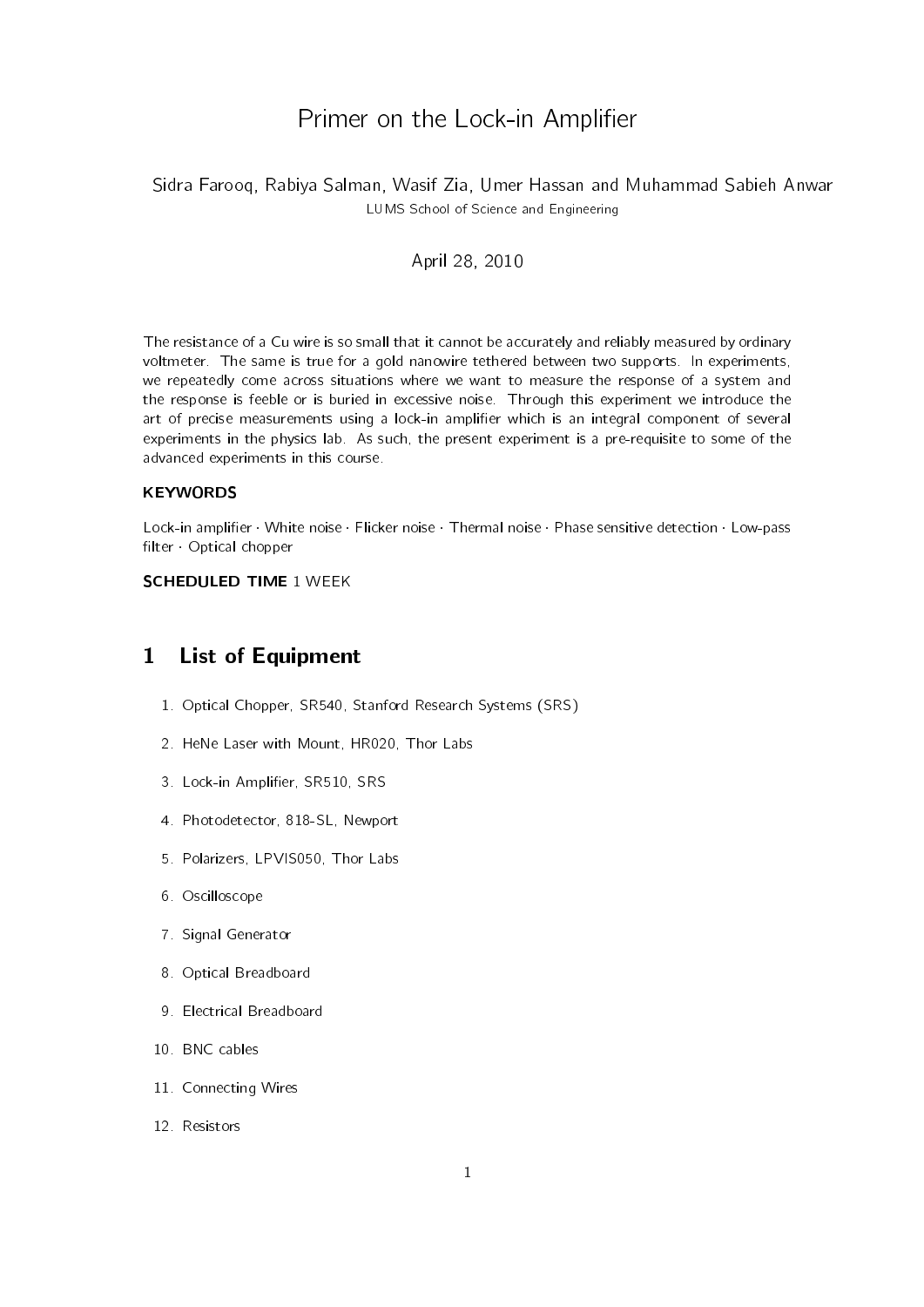# 2 Objectives

In this experiment, we will,

- 1. eliminate unwanted noise, extract signals buried in excessive noise using lock-in amplifier.
- 2. learn about different types of noise, and see how noise can obscure the required signal and how phase-sensitive techniques can be used to recover the signal.
- 3. operate optical chopper to measure weak optical signals modulated at a certain frequency.
- 4. find the minute resistance of a conducting wire.

## References and Essential Reading

- [1] K.G. Libbercht, E.D. Black and C.M. Hirata, "A basic lock-in amplifer experiment for the undergraduate laboratory", Amer. J. Phys. 71, 1208-1213 (2003).
- [2] Paul Horowitz, W. Hill The Art of Electronics, 2nd Edition {Cambridge}, Pg. 184,430-433.
- [3] Manual, Lock-in Amplifier, Model SR510, Stanford Research Systems.
- [4] Manual, Optical Chopper, Model SR540, Stanford Research Systems.
- [5] Manual, Photodiode detector, Model 818-SL, Newport.

# 3 Theoretical Introduction

#### 3.1 Noise and its types

Noise include all those voltages and currents that accompany and obscure the signal of interest. Noise is generally classied into two kinds: white noise and pink noise [2].

White noise has all frequency components, ranging from zero frequency  $(DC)$  to infinite frequencies. The graph between the noise power density versus frequency would be a constant line. Thermal or Johnson noise is a type of white noise. It arises from the thermal fluctuations in a resistor at finite temperature. The rms amplitude of thermal noise voltage is:

$$
V_{rms, thermal} = \sqrt{4k_BTRB},
$$

where R is the resistance and B is the bandwidth of measurement, T is the absolute temperature, and  $k_B$  is the Boltzmann Constant.

Shot noise is another type of white noise which arises due to fluctuation of single charge carriers, e.g. electron flowing through a single electron transistor or a highly attenuated beam of practically single photons impingent on a photodetector.

Pink noise has a power spectral density that decreases with frequency. It has a frequency dependence of  $1/f$ . It is sometimes also referred to as flicker noise.

\Intrinsic" noise sources include resistors, vacuum diodes, p-n junctions etc. In addition to the intrinsic noise sources, there are a variety of "non-essential" noise sources, i.e., those noise sources which can be minimized with good laboratory practices. Some of these extrinsic noise sources are highlighted below.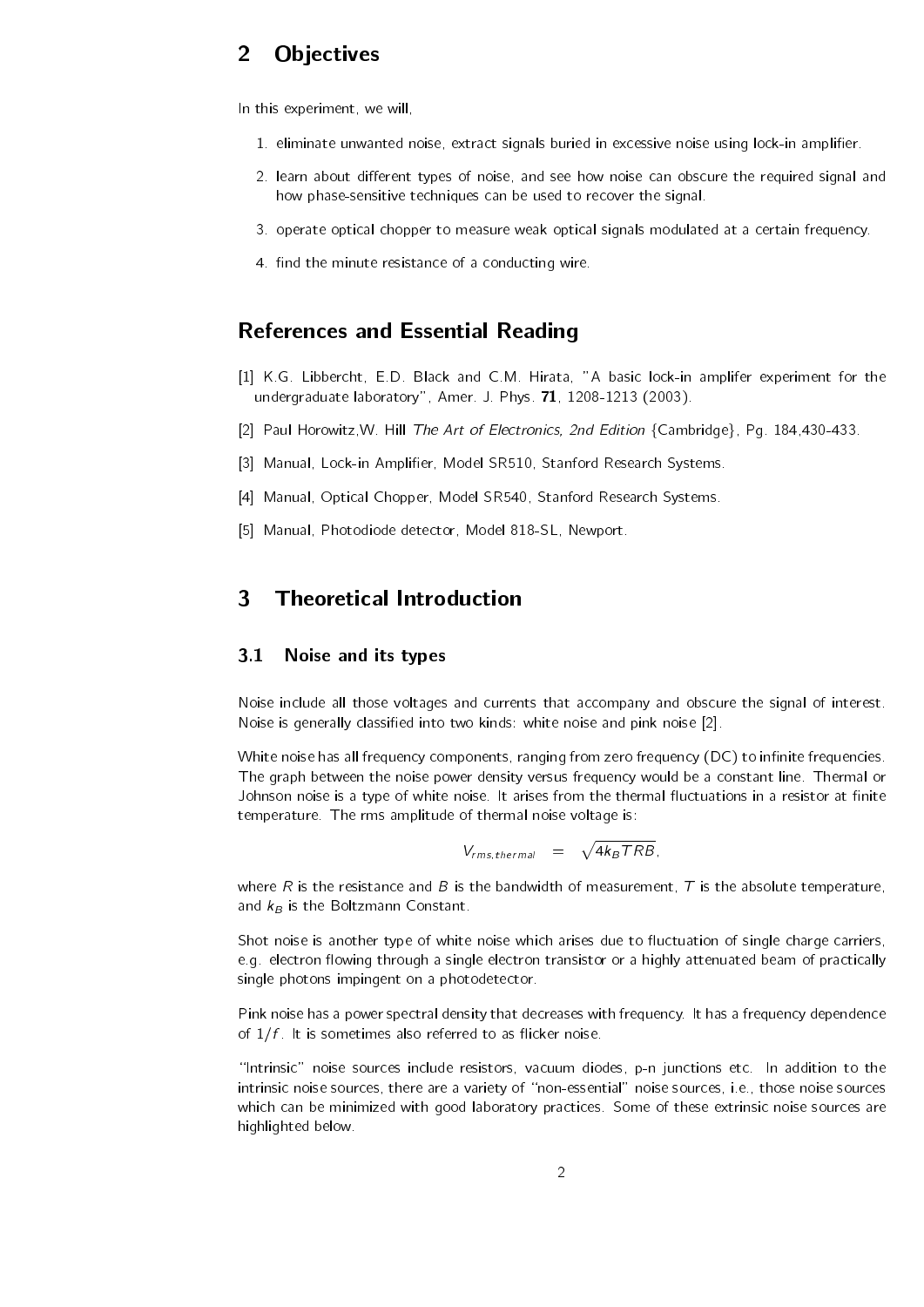**Capacitive Coupling** A voltage on a nearby piece of apparatus can couple to a detector via stray capacitance. Although the stray capacitance maybe small, but when coupled in, the resultant noise may be larger than a weak experimental signal.



Nearby Power Circuit

Figure 1: Capacitive Noise Coupling.

It can be cured by removing or turning off the interfering noise source, or by installing capacitive shielding which can be done by placing the setup in a metal box. Consider Figure 1.

Inductive Coupling Extrinsic noise can also couple to the experiment via a magnetic field. A changing current in a nearby circuit gives rise to a changing magnetic field which induces an emf in the loop connecting the detector to the experiment. See Figure 2. This can be cured by using a magnetic shielding, or by using twisted pair cables. An example of inductive coupling is the noise due to 50 Hz main power line, called "line interference" or 50 Hz hum. It can be reduced by placing a notch filter which is centered around the line frequency.



Nearby Power Circuit

Figure 2: Inductive Noise Coupling.

Resistive Coupling Currents through common ground connections can give rise to noise voltages. This arises when we have two different grounding points which are not at exactly the same potential. Thus, the detector measures the voltage across the experiment plus the voltage due to noise current passing through the finite resistance of the ground bus. This is shown by  $V_G$  in Figure 3. Resistive coupling can be cured by grounding everything to the same physical point.



Figure 3: Resistive Noise Coupling.

Other noise sources include mechanical vibrations.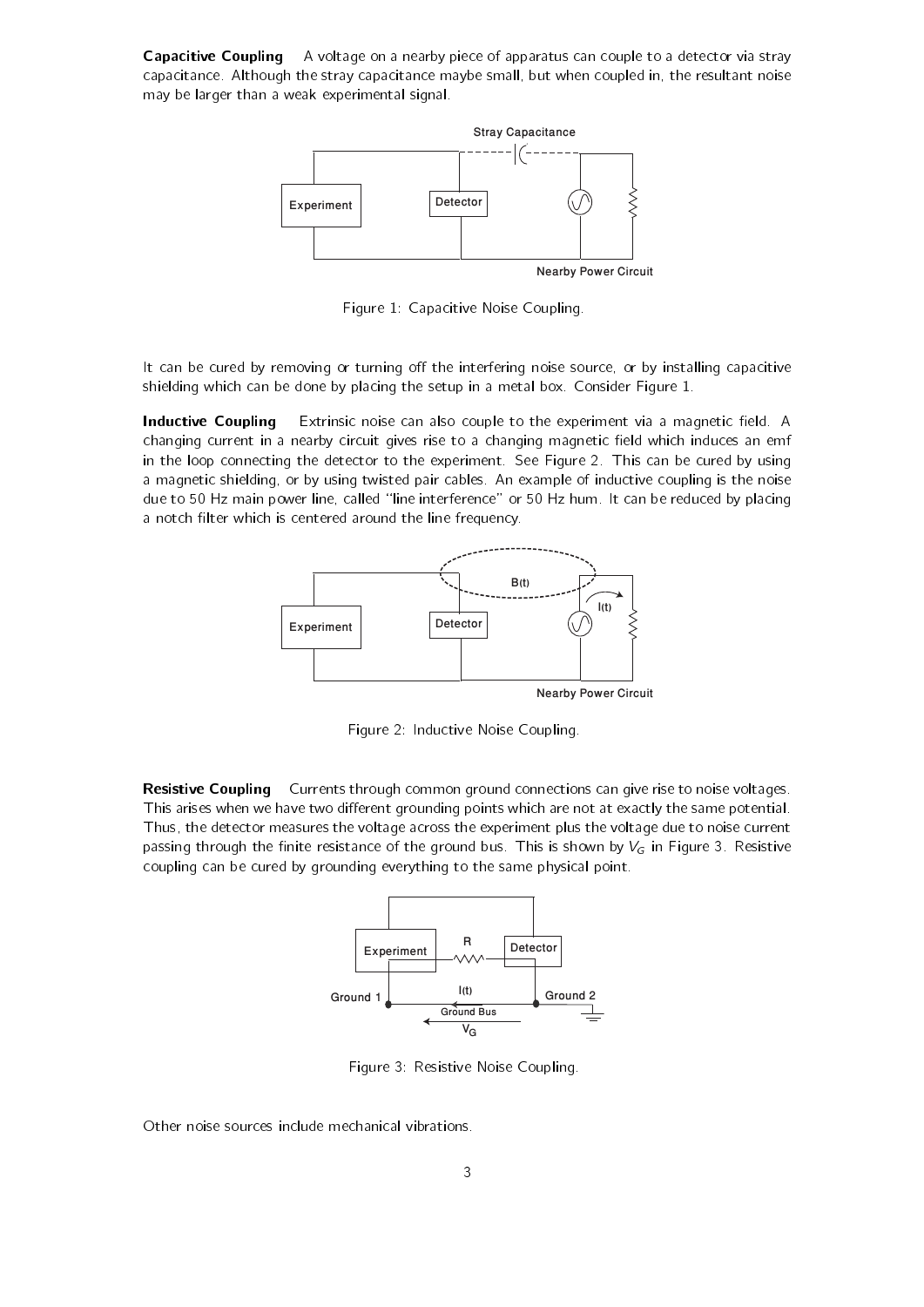Laboratory practices can reduce noise sources to a manageable level and the lock-in amplifier employing the technique of phase sensitive detection can be used to recover signals which may still be buried in noise.

#### 3.2 Internal working of the Lock-in Amplifier

The lock-in amplifier is used to detect and measure very small AC signals. A lock-in amplifier can make accurate measurements of small signals even when the signals are obscured by noise sources which may be thousand of times larger. Essentially, a lock-in is a filter with an extremely narrow bandwidth which is tuned to the frequency of the signal. Such a filter will reject most unwanted noise to allow the signal of specific frequency to be measured. For complete details the reader is referred to [3]. Figure 4 shows the approximate internal schematic of a typical lock-in amplifier.



Figure 4: Inner schematic of a Lock-in Amplifier.

The lock-in amplifier is basically a phase sensitive detector : a mixer followed by a low pass filter. These components are explained here.

#### 3.3 Mixer

The lock-in technique requires a reference frequency. We synchronize or derive the signal of interest from a suitable reference signal. PSD operates by multiplying two signals together.

The demodulation process is analyzed in two ways: graphically as well as mathematically. In the graphical method, illustrated in Figure (5), different possibilities for the signal are shown. The left most signal (a) is in phase with the reference signal and the right most (c) is  $180^\circ$  out of phase with the reference, while the center one (b) is 90 $^{\circ}$  out of phase. First, consider the case (a). During first half cycle the reference is positive, the mixer output is positive. In the negative half cycle of the reference, the mixer output is again positive. Therefore, when the reference and sinusoids are in phase, the mixer output is a full wave rectied sinusoid, whose dc component is proportional to the input signal.

 $\star$  Q 1. Explain the output when the input signal is 90° and 180° out of phase with the reference signal.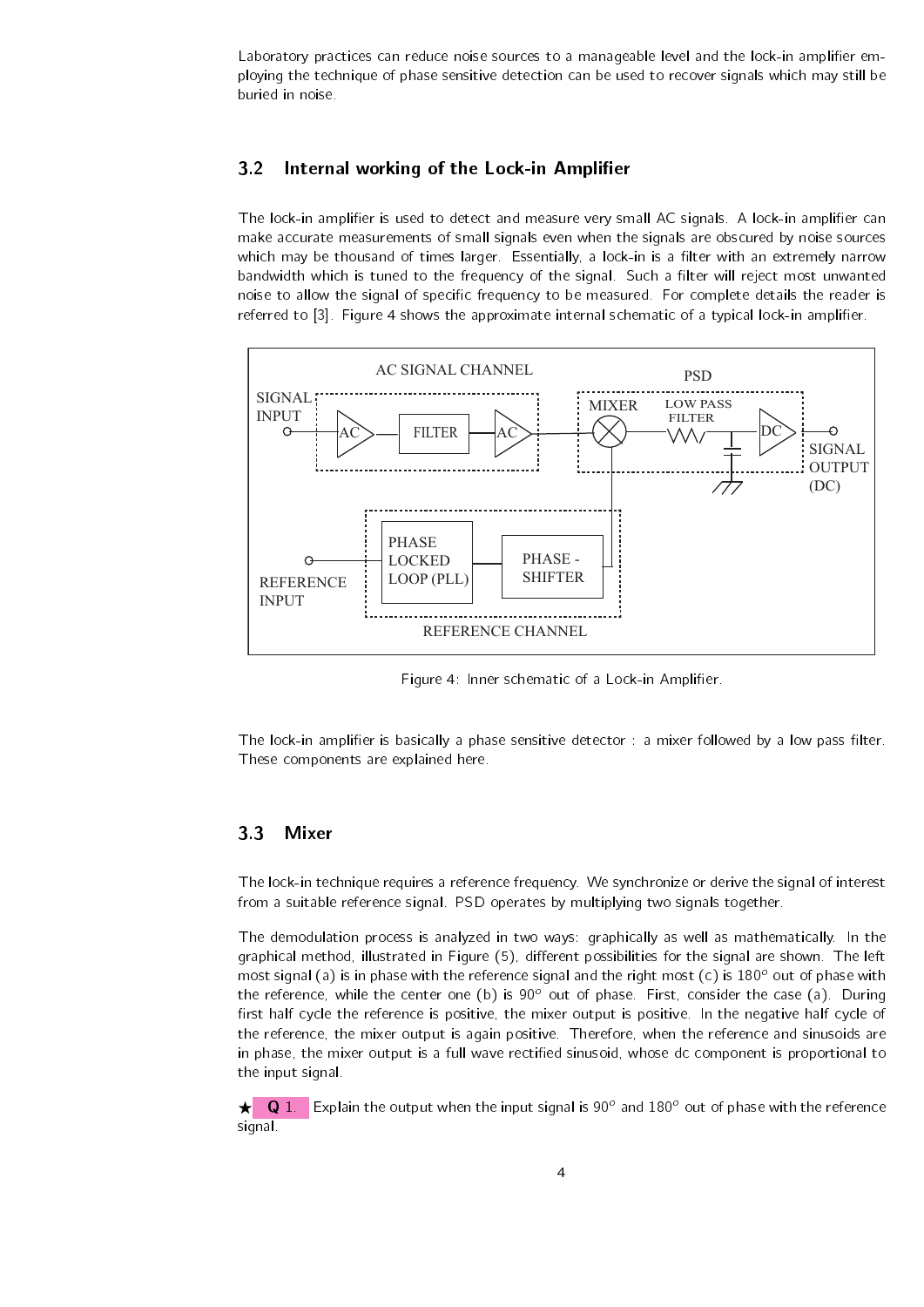

Figure 5: The output  $V_o$  is determined by multiplying the signal and the reference wave.

We can also describe the mixing operation mathematically. Consider a sinusoidal input signal,

$$
V_{in} = A \sin \omega t \quad \text{with} \quad \omega = 2\pi f,\tag{1}
$$

where f and  $\omega$  are the angular frequencies of the signal. A square wave can be represented as the sum of odd harmonics of the sinusoid. Suppose we have a reference signal of amplitude  $B$ , frequency  $\Omega$  at phase  $\phi$  relative to the input signal and considering the fundamental only,

$$
V_{ref} = B \sin(\Omega t + \phi). \tag{2}
$$

The mixer operates by multiplying the two signals together so, the output  $V_o$  will be,

$$
V_o = A \sin(\omega t) B \sin(\Omega t + \phi) \tag{3}
$$

$$
= \frac{AB}{2}(\cos((\omega - \Omega)t + \phi) - \cos((\omega + \Omega)t + \phi)). \tag{4}
$$

showing that the mixer output comprises two AC signals, one at the difference frequency  $(\omega - \Omega)$ and other at the sum frequency  $(\omega + \Omega)$  . If reference frequency is equal to the frequency of input signal i.e.  $\omega = \Omega$ , a sinusoidal output is obtained with some DC offset Figure (5).

$$
V_o = \frac{AB}{2}(\cos(\phi) - \cos(2\Omega t + \phi)).
$$
\n(5)

So, the output  $V<sub>o</sub>$  is proportional to the magnitude of input signal A, the cosine of angle between input and reference and it is modulated at twice the reference frequency.

#### 3.4 Low Pass Filter

If the output voltage from the mixer,  $V_o$  is passed through a low pass filter whose cut off is  $\ll 2\Omega$ , the sinusoidal component is removed and we are left with the DC part only,

$$
V_o = \frac{AB}{2} \cos(\phi). \tag{6}
$$

Noise close to reference frequency contributes to a small magnitude to mixer output. The noise rejection depends upon the low pass filter bandwidth and the roll-off. As the bandwidth is made narrower, the noise rejection is improved.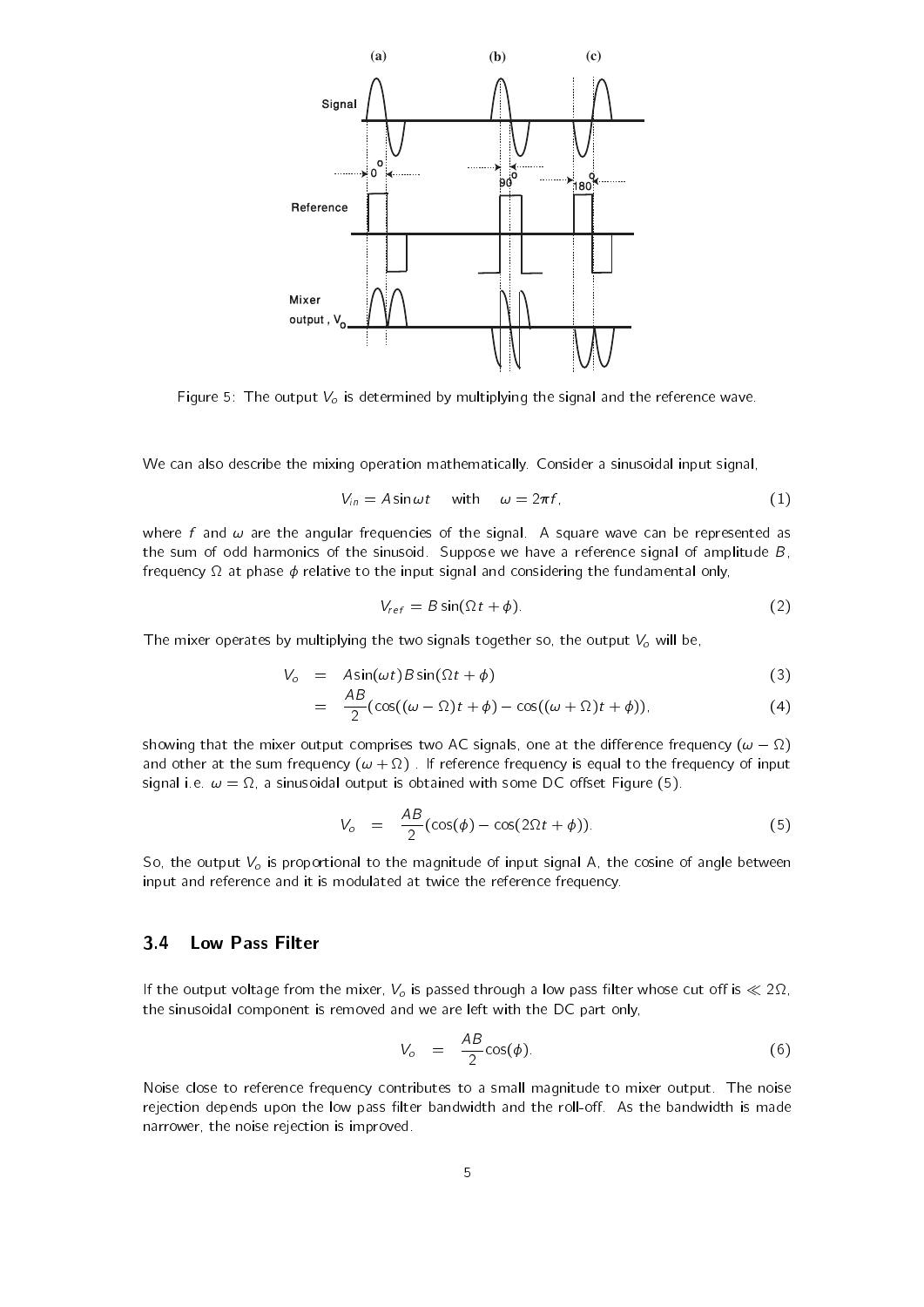# 4 Finding a weak optical signal buried in noise

#### 4.1 Objective

In this section, students will detect a weak optical signal using an optical chopper and a lock-in amplifier.

When two polarizers are placed nearly crossed with each other, we get a very small signal on the photodetector which cannot be measured by an ordinary voltmeter. The lock-in amplifier can be used for the detection of such small signals, which are close to but not quite zero. This extremely small signal will otherwise be washed out by ambient light.

The signal coming from the continuous wave laser is a DC signal whereas we require a modulated signal for the lock-in to operate. For this purpose, we use an optical chopper.

#### 4.2 Optical Chopper

Modulation is the key step that enables the use of the lock-in amplifier. Modulation is the conversion of the DC signal to an AC signal with a defined frequency. In the present experiment, an optical chopper is used to square wave modulate the intensity of an optical signal. It comprises a chopping wheel, a motor and a speed control mechanism. The chopping wheel/blade is a rotating metallic disk with slots cut in the blade. The speed and number of slots determine the modulating frequency of the chopper. The modulation not only differentiates against noise but also discriminates against background light of constant intensity. Our optical chopper, SR540 SRS, also provides an output frequency equal to the modulation frequency, which serves as the reference frequency for the lock-in amplifier.

#### 4.3 Procedure

Carry out the following procedure to measure a weak signal (obtained by crossing two polarizers), using the lock-in amplifier and optical chopper.



Figure 6: Weak Signal Measurement.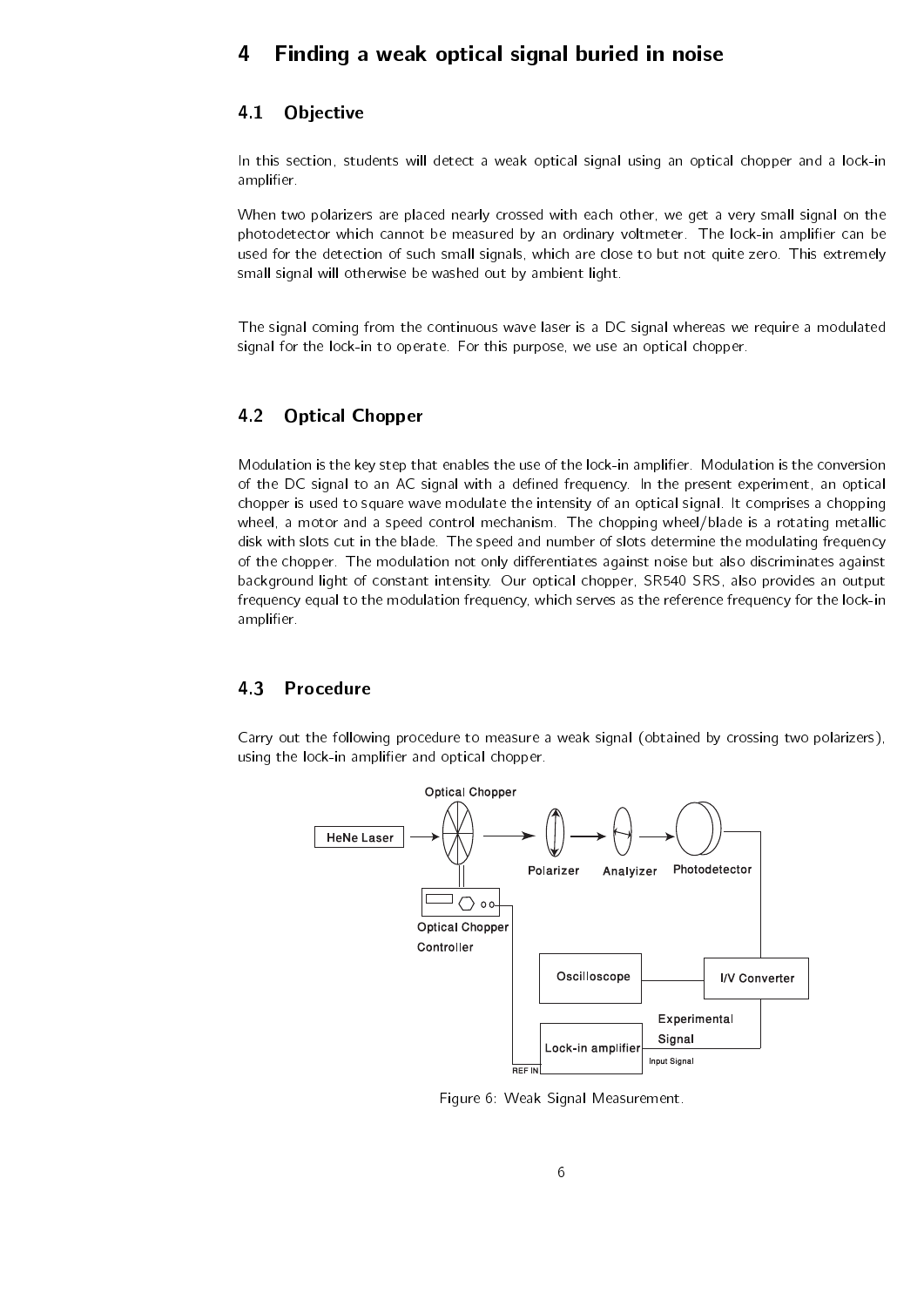- 1. Connect the setup as shown in the Figure 6.
- 2. Switch on the optical chopper (study [4] before operating). Set the frequency to around 230 Hz. Keep the polarizers nearly crossed. The reference signal for the lock-in amplifier is provided by the chopper.

Frecaution Always check the "OVLD" blinking on the lock-in amplifier. If it does, adjust the `sensitivity' button.

 $\star$  Q 2. Connect the photodiode's output to the provided I/V convertor. Observe the I/V's output and the reference signal on the oscilloscope operating in the `dual mode'. Describe your observations.

 $\star$  Q 3. Adjust the polarizers to bring about a peak output voltage of 100 mV from the photodiode, as observed on the oscilloscope. Then, connect the signal to the lock-in amplier. Adjust the sensitivity, pre and post filters time constants and find the output. The lock-in amplifier shows an rms value in volts.

 $\star$  Q 4. Find the Fourier series of the I/V's output of Q2 and find the coefficient of the fundamental frequency. Correlate it with the measurement on the lock-in amplifier of  $Q_3$ .

 $\star$  Q 5. Calculate the current being produced by the photodiode using the result of Q3.

 $\star$  Q 6. Now, connect the photodiode's output to the current input of the lock-in amplifier. Use the  $10^6$  V/A conversion factor to find the current. Verify the two readings.

 $\star$  Q 7. Now, cross the polarizers rendering the output on the oscilloscope immeasurable. Then, connect the output to the lock-in amplifier and see if you can still measure the output voltage. This step should be the most revealing aspect of the lock-in amplifier: its ability to detect a feeble voltage which is otherwise immeasurably small. Fully describe your observations and the settings of the lock-in amplifier.

 $\star$  Q 8. Find the output of the lock-in amplifier when the REFERENCE MODE is adjusted to  $2f$  What does the output represent?

 $\star$  Q 9. In Q7, what is the optical power of the laser light after passing through the crossed polarizer? You may need to consult the responsivity curve of the photodetector [5].

 $\star$  Q 10. Find the output voltage using lock-in amplifier at the chopping frequency of 100 Hz. Can you explain the cause of the strange reading at this frequency?

### 5 Finding an unknown resistance

There are essentially two ways to measure the electrical resistance of any device: sending in a known current and measuring the resulting voltage across it or applying a known voltage and measuring the resulting current through it. Technically the former option is easier.

 $\star$  Q 11. Find the theoretical value of R for a lead-tin alloy of length L and diameter d. The lead-tin alloy is the commonly used alloy in jumper wires. Resistivity of the tin alloy is approximately 0.109  $\mu$ Ω $m$ .

 $\star$  Q 12. Set up the apparatus according to Figure 7. Generate a 1 Volt, 80 Hz sine wave using the signal generator. Now using the lock-in amplifier, find  $V_{wire}$ .

 $\star$  Q 13. Calculate  $R_{wire}$  using the following expression,